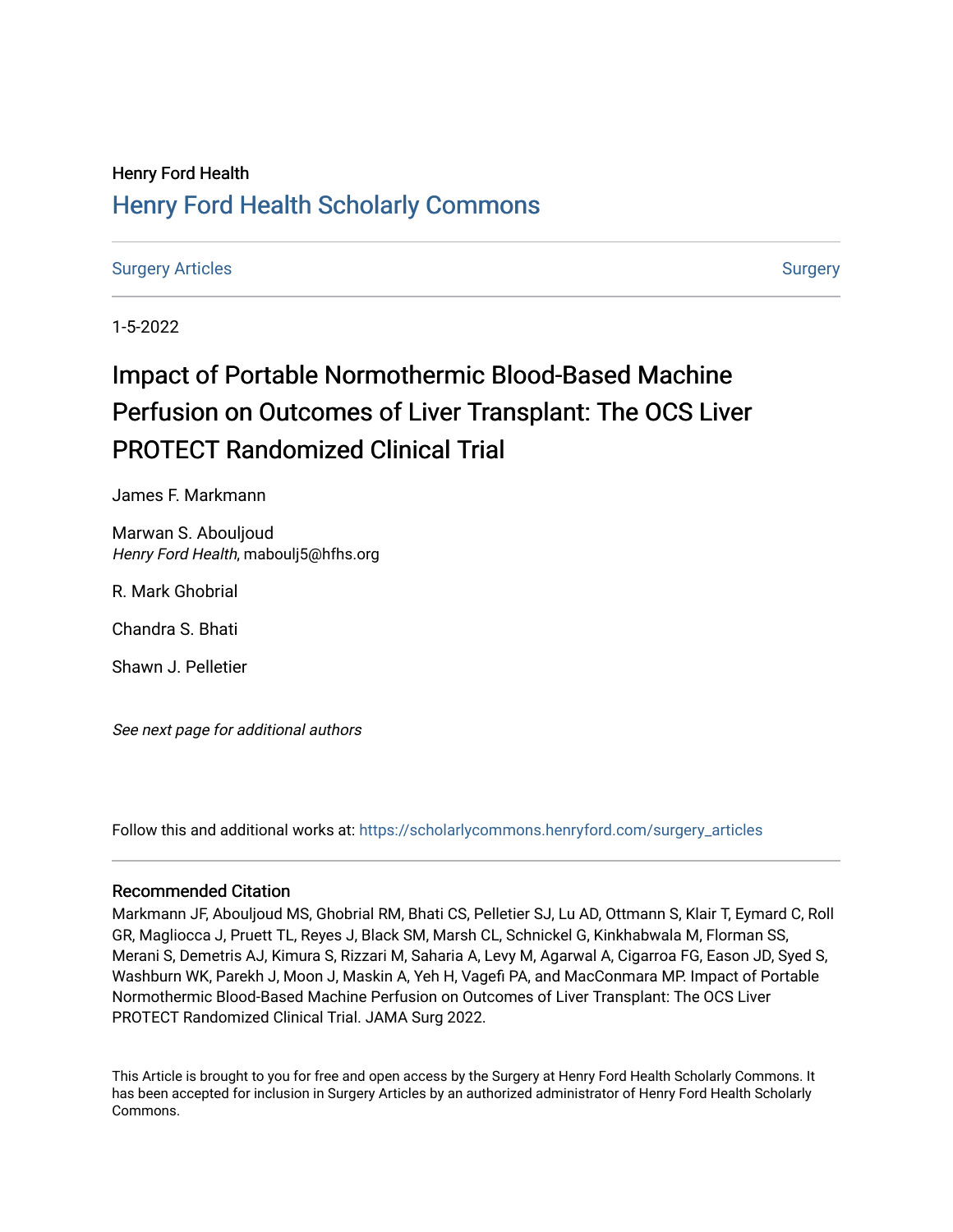# Authors

James F. Markmann, Marwan S. Abouljoud, R. Mark Ghobrial, Chandra S. Bhati, Shawn J. Pelletier, Amy D. Lu, Shane Ottmann, Tarunjeet Klair, Corey Eymard, Garrett R. Roll, Joseph Magliocca, Timothy L. Pruett, Jorge Reyes, Sylvester M. Black, Christopher L. Marsh, Gabriel Schnickel, Milan Kinkhabwala, Sander S. Florman, Shaheed Merani, Anthony J. Demetris, Shoko Kimura, Michael Rizzari, Ashish Saharia, Marlon Levy, Avinash Agarwal, Francisco G. Cigarroa, James D. Eason, Shareef Syed, W. Kenneth Washburn, Justin Parekh, Jang Moon, Alexander Maskin, Heidi Yeh, Parsia A. Vagefi, and Malcolm P. MacConmara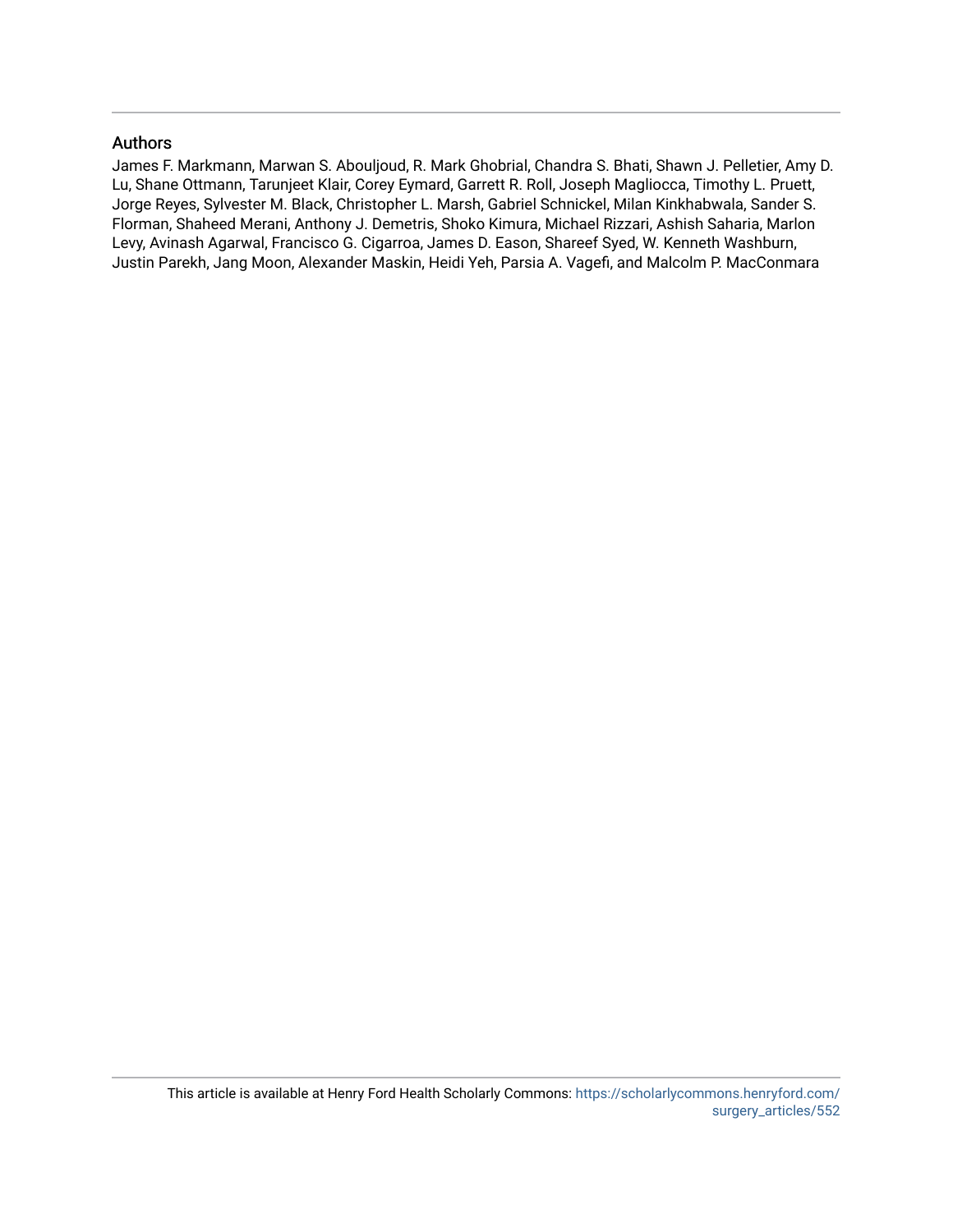#### **JAMA Surgery | Original Investigation**

# Impact of Portable Normothermic Blood-Based Machine Perfusion on Outcomes of Liver Transplant The OCS Liver PROTECT Randomized Clinical Trial

James F. Markmann, MD, PhD; Marwan S. Abouljoud, MD, PhD; R. Mark Ghobrial, MD, PhD; Chandra S. Bhati, MD; Shawn J. Pelletier, MD; Amy D. Lu, MD; Shane Ottmann, MD; Tarunjeet Klair, MD; Corey Eymard, MD; Garrett R. Roll, MD; Joseph Magliocca, MD; Timothy L. Pruett, MD; Jorge Reyes, MD; Sylvester M. Black, MD; Christopher L. Marsh, MD; Gabriel Schnickel, MD; Milan Kinkhabwala, MD; Sander S. Florman, MD; Shaheed Merani, MD; Anthony J. Demetris, MD; Shoko Kimura, MD, PhD; Michael Rizzari, MD; Ashish Saharia, MD; Marlon Levy, MD; Avinash Agarwal, MD; Francisco G. Cigarroa, MD; James D. Eason, MD; Shareef Syed, MD; W. Kenneth Washburn, MD; Justin Parekh, MD; Jang Moon, MD; Alexander Maskin, MD; Heidi Yeh, MD; Parsia A. Vagefi, MD; Malcolm P. MacConmara, MD

**IMPORTANCE** Ischemic cold storage (ICS) of livers for transplant is associated with serious posttransplant complications and underuse of liver allografts.

**OBJECTIVE** To determine whether portable normothermic machine perfusion preservation of livers obtained from deceased donors using the Organ Care System (OCS) Liver ameliorates early allograft dysfunction (EAD) and ischemic biliary complications (IBCs).

**DESIGN, SETTING, AND PARTICIPANTS** This multicenter randomized clinical trial (International Randomized Trial to Evaluate the Effectiveness of the Portable Organ Care System Liver for Preserving and Assessing Donor Livers for Transplantation) was conducted between November 2016 and October 2019 at 20 US liver transplant programs. The trial compared outcomes for 300 recipients of livers preserved using either OCS (n = 153) or ICS (n = 147). Participants were actively listed for liver transplant on the United Network of Organ Sharing national waiting list.

**INTERVENTIONS** Transplants were performed for recipients randomly assigned to receive donor livers preserved by either conventional ICS or the OCS Liver initiated at the donor hospital.

**MAIN OUTCOMES AND MEASURES** The primary effectiveness end point was incidence of EAD. Secondary end points included OCS Liver ex vivo assessment capability of donor allografts, extent of reperfusion syndrome, incidence of IBC at 6 and 12 months, and overall recipient survival after transplant. The primary safety end point was the number of liver graft–related severe adverse events within 30 days after transplant.

**RESULTS** Of 293 patients in the per-protocol population, the primary analysis population for effectiveness, 151 were in the OCS Liver group (mean [SD] age, 57.1 [10.3] years; 102 [67%] men), and 142 were in the ICS group (mean SD age, 58.6 [10.0] years; 100 [68%] men). The primary effectiveness end point was met by a significant decrease in EAD (27 of 150 [18%] vs 44 of 141 [31%]; P = .01). The OCS Liver preserved livers had significant reduction in histopathologic evidence of ischemia-reperfusion injury after reperfusion (eg, less moderate to severe lobular inflammation: 9 of 150 [6%] for OCS Liver vs 18 of 141 [13%] for ICS;  $P = .004$ ). The OCS Liver resulted in significantly higher use of livers from donors after cardiac death (28 of 55 [51%] for the OCS Liver vs 13 of 51 [26%] for ICS;  $P = .007$ ). The OCS Liver was also associated with significant reduction in incidence of IBC 6 months (1.3% vs 8.5%;  $P = .02$ ) and 12 months (2.6% vs 9.9%;  $P = .02$ ) after transplant.

**CONCLUSIONS AND RELEVANCE** This multicenter randomized clinical trial provides the first indication, to our knowledge, that normothermic machine perfusion preservation of deceased donor livers reduces both posttransplant EAD and IBC. Use of the OCS Liver also resulted in increased use of livers from donors after cardiac death. Together these findings indicate that OCS Liver preservation is associated with superior posttransplant outcomes and increased donor liver use.

**TRIAL REGISTRATION** ClinicalTrials.gov Identifier: [NCT02522871](https://clinicaltrials.gov/ct2/show/NCT02522871)

JAMA Surg. doi[:10.1001/jamasurg.2021.6781](https://jamanetwork.com/journals/jama/fullarticle/10.1001/jamasurg.2021.6781?utm_campaign=articlePDF%26utm_medium=articlePDFlink%26utm_source=articlePDF%26utm_content=jamasurg.2021.6781) Published online January 5, 2022.

**TH** [Visual Abstract](https://jamanetwork.com/journals/jama/fullarticle/10.1001/jamasurg.2021.6781?utm_campaign=articlePDF%26utm_medium=articlePDFlink%26utm_source=articlePDF%26utm_content=jamasurg.2021.6781)

**[Invited Commentary](https://jamanetwork.com/journals/jama/fullarticle/10.1001/jamasurg.2021.6808?utm_campaign=articlePDF%26utm_medium=articlePDFlink%26utm_source=articlePDF%26utm_content=jamasurg.2021.6781)** 

**Examplemental content** 

**Author Affiliations:** Author affiliations are listed at the end of this article.

**Corresponding Author:** James F. Markmann, MD, PhD, Massachusetts General Hospital, 55 Fruit St, WHT 517, Boston, MA 02114-2696 [\(jmarkmann@partners.org\)](mailto:jmarkmann@partners.org).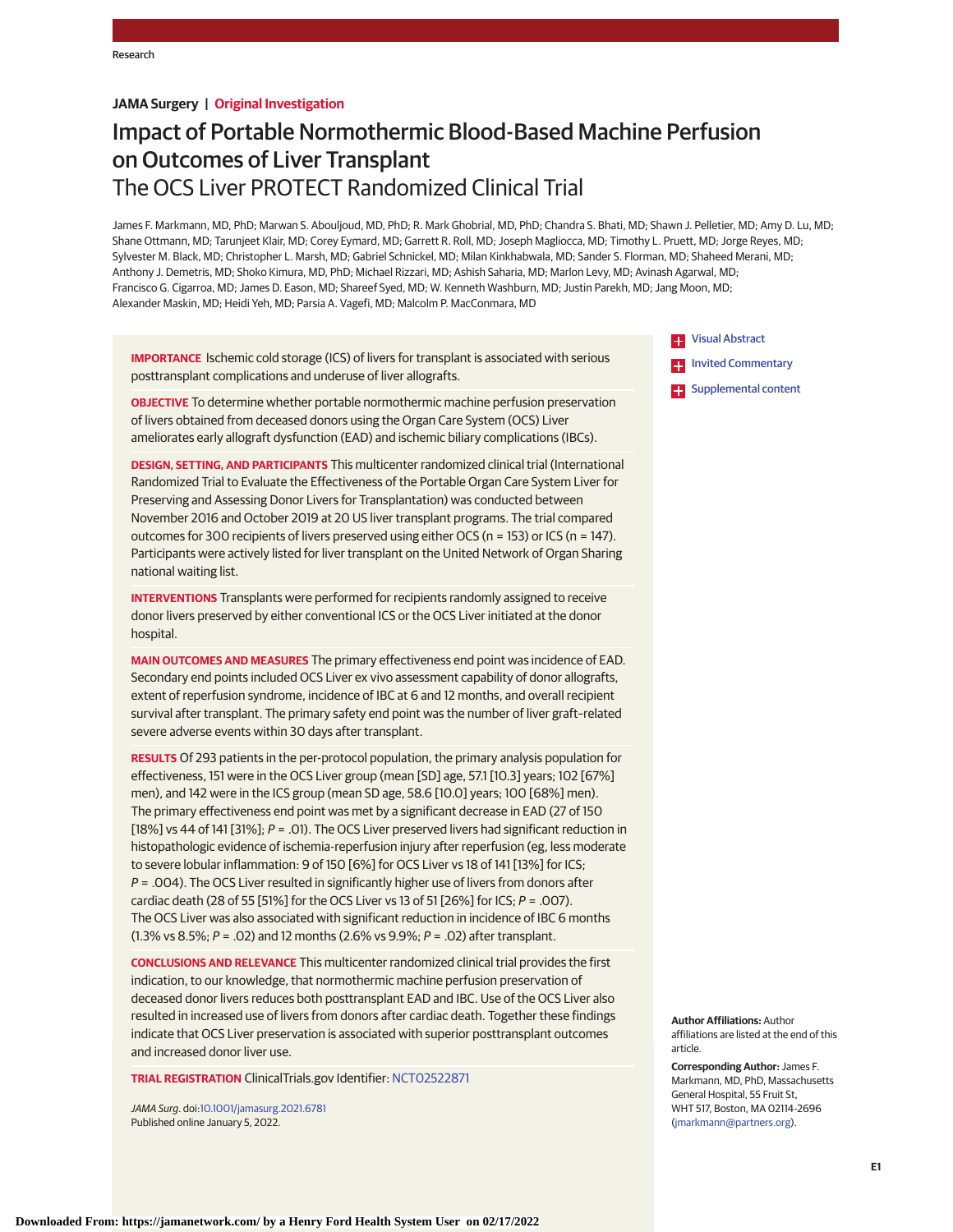iver transplant provides lifesaving treatment for pa-<br>tients with end-stage liver disease. An inadequate supply<br>of suitable donor organs has resulted in prolonged wait-<br>ing times and high waiting list mortality rates <sup>1,2</sup> tients with end-stage liver disease. An inadequate supply ing times and high waiting list mortality rates.<sup>1,2</sup> Historically, liver preservation has relied almost exclusively on ischemic cold storage (ICS).<sup>3,4</sup> However, ICS subjects liver allografts to ischemic injury and progressive organ deterioration, even at 4 °C.<sup>5</sup> In addition, ICS precludes ex vivo optimization or assessment of liver function, leaving the cumulative effects of donor quality, preservation and reperfusion injury to be revealed only after implantation.6-8 The inherent uncertainties of livers preserved by ICS foster conservatism by transplant clinicians when considering donor organ quality, ultimately leading to underuse of available donor livers for transplant. The organs from donors with advanced age, multiple comorbidities, or donation after circulatory death (DCD) status are frequently declined for transplant owing to the clinician's concern for increased risk of early allograft dysfunction (EAD), primary nonfunction, or serious chronic complications, such as ischemic biliary complications (IBCs).<sup>9,10</sup>

Historically, advances in organ preservation have been linked to improved posttransplant outcomes and improved donor organ use. The concept of normothermic blood-based liver perfusion was developed to overcome the limitations of ICS.<sup>11-16</sup>

The multicenter International Randomized Trial to Evaluate the Effectiveness of the Portable Organ Care System (OCS) Liver for Preserving and Assessing Donor Livers for Transplantation (the PROTECT trial) is the first US randomized clinical trial for liver perfusion and was designed to overcome the limitations of ICS, limiting the period of ischemia and providing physiologic assessment of liver graft function. The PROTECT trial prespecified donor characteristics from donation after brainstem death (DBD) and DCD donors that are known to be more vulnerable to ICS associated damage.

#### **Methods**

#### Study Design

The PROTECT trial, a pivotal multicenter randomized clinical trial, compared posttransplant outcomes for recipients who received donor livers preserved using ICS or the OCS Liver (trial protocol in Supplement 1). Following initial acceptance of a donor liver for transplant, recipients were randomized 1:1 to the OCS or ICS control group through the Interactive Web Response System. The donor liver was procured at the donor site and was preserved according to randomization. All livers in the OCS Liver group were initiated on the OCS Liver device at the donor hospital. Screen failures due to the identification of intraoperative exclusion criteria in otherwise clinically suitable livers resulted in the recipient undergoing a transplant outside of the trial using a liver processed through the standard of care, ICS. When donor livers were deemed unsuitable for transplant during intraoperative physical assessment, recipients remained eligible but were treated as a new patient and rerandomized to a group at their subsequent donor offer acceptance. This practice avoided potential bias of knowing the randomization assignment on the clinical decision of donor or-

#### **Key Points**

**Question** Can oxygenated portable normothermic perfusion of deceased donor livers for transplant improve outcomes compared with the current standard of care using ischemic cold storage?

**Findings** In this multicenter randomized clinical trial of 300 recipients of liver transplants with the donor liver preserved by either normothermic perfusion or conventional ischemic cold storage, normothermic machine perfusion resulted in decreased early liver graft injury and ischemic biliary complications and greater organ utilization.

**Meaning** In this study, portable normothermic oxygenated machine perfusion of donor liver grafts resulted in improved outcomes after liver transplant and in more livers being transplanted.

gan acceptance (eFigure 1 in [Supplement 2\)](https://jamanetwork.com/journals/jama/fullarticle/10.1001/jamasurg.2021.6781?utm_campaign=articlePDF%26utm_medium=articlePDFlink%26utm_source=articlePDF%26utm_content=jamasurg.2021.6781). The trial targeted major academic liver transplant centers and was conducted in accordance with the Humanitarian Good Clinical Practice Guidelines, with each site obtaining the appropriate institutional review board approval. This trial also followed the Consolidated Standards of Reporting Trials [\(CONSORT\)](https://www.equator-network.org/reporting-guidelines/consort/) reporting guideline. All participants gave written informed consent that was obtained in a manner consistent with the Common Rule requirements. No one received compensation or was offered any incentive for participating in this study.

#### **Participants**

The PROTECT trial objective was to compare the safety and the effectiveness of the OCS Liver vs ICS for donors with at least 1 of the following characteristics: (1) 40 years of age or older; (2) expected total cross-clamp/cold ischemic time of 6 or more hours; (3) DCD donors if 55 years or younger; or (4) macrosteatotic livers (≤40%). Donor liver exclusion criteria included living donors, split livers, livers requiring accessory vessel reconstruction, or moderate to severe traumatic liver injury. Recipient exclusion criteria included younger than 18 years, acute or fulminant liver failure, prior solid organ or bone marrow transplant, chronic kidney failure, multiorgan transplant, ventilator dependence, or hemodynamic compromise.

#### The OCS Liver

The OCS Liver consisted of an integrated system of 3 components: the OCS Liver console, OCS Liver perfusion set, and OCS bile salt solution for infusion (Figure 1A). The OCS Liver maintains the donor liver in a nonischemic, metabolically active state by perfusing both portal venous and hepatic arterial circulations with a warm, oxygenated and nutrient-enriched, blood-based perfusate. The OCS Liver is capable of delivering high-pressure pulsatile perfusion to the hepatic arterial circulation while simultaneously delivering low-pressure, highflow perfusion to the portal circulation with a single perfusion pump, giving the user full control over the perfusion parameters (eFigure 2 in [Supplement 2\)](https://jamanetwork.com/journals/jama/fullarticle/10.1001/jamasurg.2021.6781?utm_campaign=articlePDF%26utm_medium=articlePDFlink%26utm_source=articlePDF%26utm_content=jamasurg.2021.6781).

#### **Procedures**

After organ acceptance, potential liver recipients who had provided informed consent for participating in the PROTECT trial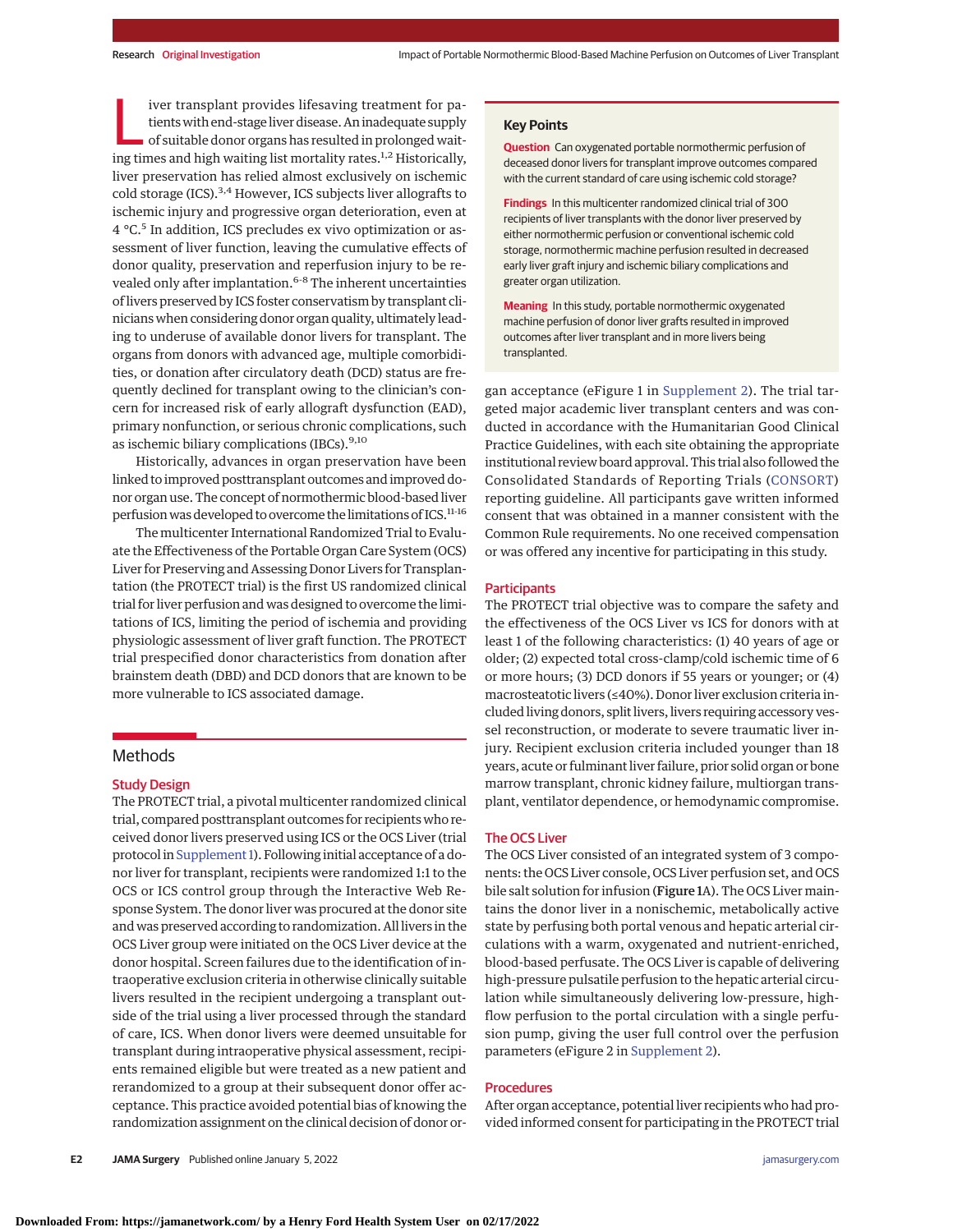





A, The OCS Liver is primed with buffered electrolyte solution, albumin, 4 to 5 units of packed red blood cells, and broad-spectrum antibiotics. Perfusion gradually increased to 2.0 to 2.5 L total flow, and temperature was set at 34 °C. The perfusate was supplemented with continuous infusion of a nutrient solution of 4% amino acids and 10% dextrose, supplemented with insulin and multivitamins. Liver perfusion hemodynamic parameters were monitored continuously and recorded throughout preservation. Serial blood gases and lactate levels were measured throughout preservation, and changes in lactate level were used to measure adequacy of perfusion. B, Donor livers that were transplanted vs clinically turned down based on OCS Liver assessment of lactate levels. Error bars represent SD.

were randomized to OCS Liver or to ICS preservation of the donor liver before the recovery team departed for organ retrieval. During organ recovery, once donor livers were examined and accepted for transplant and for inclusion in the PROTECT trial, preservation followed the randomization assignment. For the OCS Liver instrumentation, the hepatic artery and portal vein were cannulated for inflow, and the suprahepatic cava for outflow; the common bile duct was cannulated for bile collection and quantitation. Typespecific or O Rh-negative blood was sourced from banked irradiated, leukocyte-depleted packed red blood cells.

Formalin-fixed biopsy material was received by the central laboratory, paraffin embedded, and sectioned at 4 μm prior to routine staining with both hematoxylin-eosin and CD31 (mouse monoclonal, M0823; Dako) immunostaining protocols. Sections were assessed for sectioning and staining quality before being converted to high-resolution (40×; 0.116 μm/ pixel) whole-slide imagery using a Zeiss AxioScan.Z1 automated scanning system. Resultant whole-scan images were quality

controlled for focus and scanning artifacts and entered into a 21 CFR Part 11 compliant imaging database for prospective scoring (treatment group and donor organ subtype were not available to the reviewing pathologist). In total, 42 histopathologic criteria were electronically recorded in the database, which included comprehensive semiquantitative assessment of severity and composition of portal, lobular, and any other notable features. We used CD31 staining to assess the integrity of the endothelium lining. At the completion of the study, all histopathologic scoring was extracted and analyzed using R, version 3.6.3 (R Foundation for Statistical Computing) for graphical and statistical data review, summary, and presentation.

#### **Outcomes**

The primary effectiveness end point was the incidence of  $EAD<sub>1</sub><sup>10</sup>$  defined as the presence of 1 or more of the following: aspartate aminotransferase level higher than 2000 IU/L (to convert to microkatals per liter, multiply by 0.0167) within the first 7 postoperative days; bilirubin 10 mg/dL or higher (to convert to micromoles per liter, multiply by 17.104) on postoperative day 7; international normalized ratio of 1.6 or higher on postoperative day 7; or graft primary nonfunction within the first 7 days, defined as irreversible graft dysfunction leading to recipient death or emergency retransplant, in the absence of immunologic or surgical causes.

The secondary effectiveness and other critical clinical end points included the ability of the OCS Liver to monitor donor liver function throughout preservation; patient survival at day 30 or at initial hospital discharge if longer than 30 days; incidence of IBC defined as nonanastomotic ischemic strictures or bile leaks, confirmed with an endoscopic retrograde cholangiopancreatography or magnetic resonance cholangiopancreatography radiologic examination and blindly adjudicated by a 3-member independent clinical events committee; extent of reperfusion syndrome after transplant assessed by recipient's lactate levels approximately 120 minutes after reperfusion in the recipient; and histologic assessment of the donor liver after transplant compared with baseline histologic specimen obtained before retrieval from the donor. All histopathologic evaluations were assessed using a blinded, independent core laboratory with extensive experience in liver transplant pathology.

The primary safety end point was the mean number of liver graft–related severe adverse events (LGRSAEs) per patient within the initial 30 days after liver transplant. The LGR-SAEs were predefined as a primary nonfunctioning graft, IBCs, hepatic vascular complications, or liver graft infection.

#### Statistical Analysis

The primary analysis population for effectiveness was the perprotocol population, consisting of all randomized recipients who received a donor liver that underwent the complete preservation procedure as per randomization assignment and had nomajor protocol violations. Safety was analyzed based on the as-treated population, consisting of all patients with a liver allograft. The modified intention-to-treat population con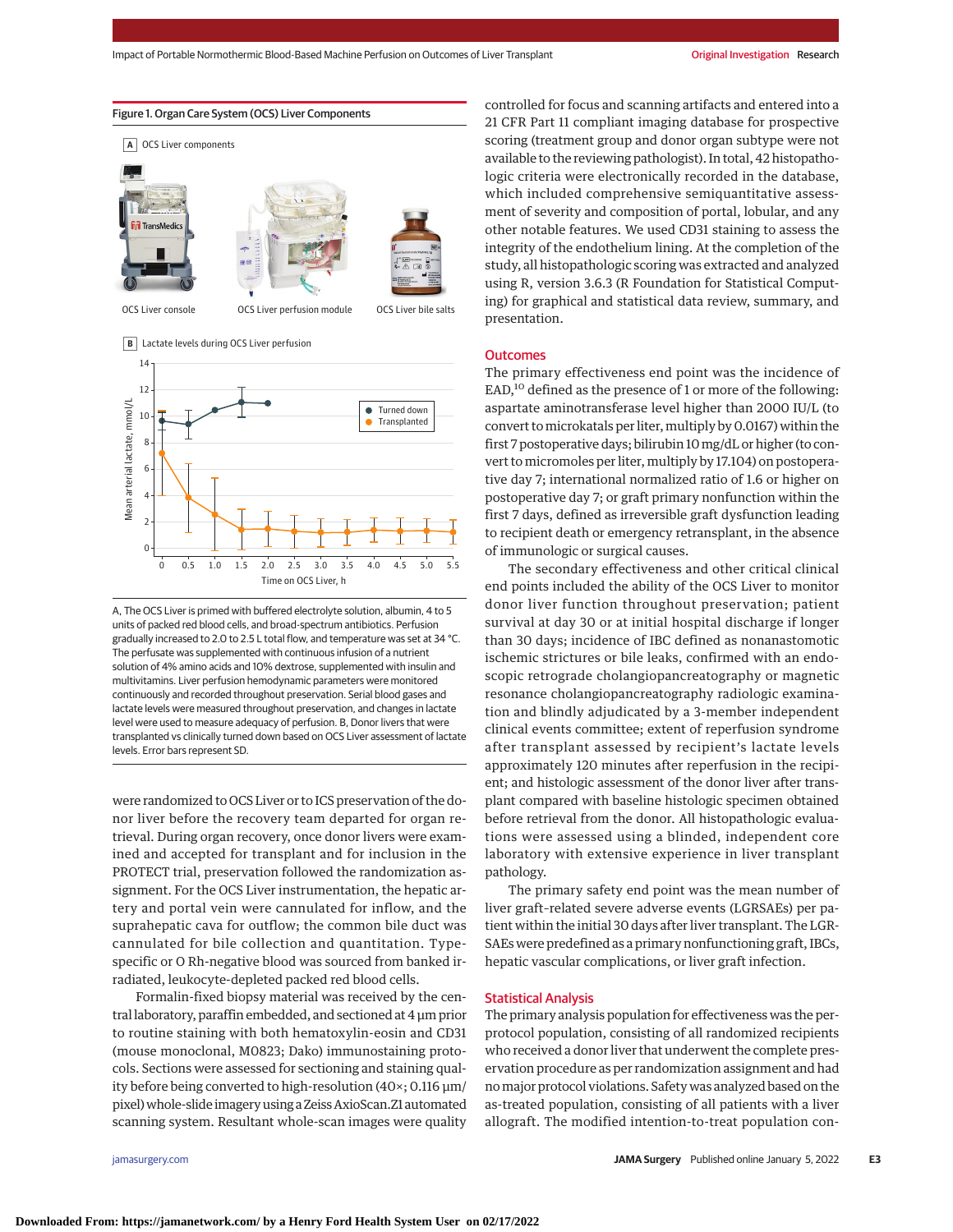sisted of all randomized patients who underwent a transplant in the PROTECT trial.

The PROTECT trial was designed to test for both noninferiority and superiority if noninferiority was met. The primary effectiveness end point was analyzed by calculating the sample proportion of patients meeting the primary effectiveness end point, as well as an exact (Clopper-Pearson) 95% CI for the corresponding population proportion. The 95% upper bound of the exact unconditional 1-sided CI based on the Farrington-Manning score was calculated for the difference between the 2 population proportions (OCS − ICS). An upper confidence limit lower than  $\delta$  = 0.075 would result in rejection of the null hypothesis in favor of the alternative hypothesis and the demonstration of noninferiority of OCS to ICS for the primary effectiveness end point. In the event noninferiority was demonstrated, the Fisher exact test (2-sided) was used to assess for superiority. The secondary end points were analyzed in a manner analogous to the primary effectiveness end point.

The safety end point was analyzed by treatment group using descriptive statistics. For the mean number of LGR-SAEs, the hypothesis was that the OCS Liver treatment was noninferior to the standard of care treatment, with a noninferiority margin of 1.00. The safety end point was analyzed using a 1-sided, 2-sample *t* test with an α level of .05. Statistical analyses were conducted using SAS Studio, version 9.4 (SAS Institute Inc).

#### Results

Between November 2016 and October 2019, a total of 429 patients provided informed consent to participate in the PROTECT trial, and 300 patients were randomized and received a liver allograft (153 in the OCS Liver group and 147 in the ICS group) (Figure 2). One recipient who was to receive an ICS-perfused liver died in the operating room during surgery prior to initiating organ implantation. There were 2 treatment crossovers owing to reallocation after randomization, 1 in the OCS Liver group and 1 in the ICS group. The as-treated population consisted of 299 patients (153 in the OCS Liver group and 146 in the ICS group); 1 patient in the OCS Liver group received an allograft without having been randomized, leaving the modified intention-to-treat population consisting of 298 patients (152 in the OCS Liver group and 146 in the ICS group). After we removed the major protocol violations, the perprotocol population consisted of 293 patients (151 in the OCS Liver group and 142 in the ICS group). The donor demographic characteristics and risk factors were comparable between the 2 groups except formore DCD donors (28 of 151; 19%) in the OCS Liver group (11 of 143; 8%). The mean SD age of donors was 45.9 (14.9) years in the OCS Liver group and 46.9 (15.3) years in the ICS group. Recipient demographic characteristics and risk factors were also equivalent between the 2 groups (Table). For the OCS Liver group, the mean (SD) age was 57.2 (10.3) years, 100 recipients (66%) were men, and 51 recipients (34%) were women. For the ICS group, the mean (SD) age was 58.4 (10.1) years, 98 recipients (69%) were men, and 44 recipients (31%) were women.

#### OCS Donor Liver Preservation Parameters, OCS Liver Use, and Critical Transplant Times

Donor livers were perfused with the OCS Liver for a mean (SD) of 276.6 (117.4) minutes and were maintained in near physiologic condition as shown by decreasing lactate levels from the start (mean [SD], 7.2 [3.2] mmol/L) to the end of perfusion (mean [SD], 1.21 [1.0] mmol/L) (to convert lactate levels to milligrams per deciliter, divide by 0.111) (eTable 1 in [Supplement 2\)](https://jamanetwork.com/journals/jama/fullarticle/10.1001/jamasurg.2021.6781?utm_campaign=articlePDF%26utm_medium=articlePDFlink%26utm_source=articlePDF%26utm_content=jamasurg.2021.6781). The use of the OCS Liver significantly reduced the mean (SD) cold ischemia time of the donor livers to 175.4 (43.5) minutes compared with 338.8 (91.5) minutes for ICS (*P* < .001), despite the OCS Liver having significantly longer total cross-clamp (out of body) time (mean [SD], 454.9 [133.9] vs 338.8 [91.5] minutes) (*P* < .001). Overall, 155 DBD and DCD donor livers were assessed using the OCS Liver. Of those, 152 donor livers (98%) were successfully transplanted and analyzed in the PROTECT Trial. The 3 donor livers that failed OCS Liver assessment were from DCDs; 2 livers were rejected owing to lactate levels that continued to increase and reached higher than 10 mmol/L despite target flow parameters (Figure 1B), and 1 liver was rejected based on a pathologic finding of bridging fibrosis after recovery. We analyzed the effect of preservation modality on donor liver use for transplant from DBD and DCD donors. In this analysis, there was no difference in the percentage of DBD donor livers used between the OCS Liver or ICS group (124 of 154 [80%] in the OCS Liver group vs 133 of 168 [79%] in the ICS group). However, there was a significantly higher rate of DCD donor livers used for transplant associated with the OCS Liver compared with ICS (28 of 55 [51%] vs 13 of 51 [26%]; *P* = .007) (eFigure 3 in [Supple](https://jamanetwork.com/journals/jama/fullarticle/10.1001/jamasurg.2021.6781?utm_campaign=articlePDF%26utm_medium=articlePDFlink%26utm_source=articlePDF%26utm_content=jamasurg.2021.6781)[ment 2\)](https://jamanetwork.com/journals/jama/fullarticle/10.1001/jamasurg.2021.6781?utm_campaign=articlePDF%26utm_medium=articlePDFlink%26utm_source=articlePDF%26utm_content=jamasurg.2021.6781). The OCS Liver was readily integrated into 20 trial centers in which all teams were trained to perform all OCS Liver instrumentation, management, and assessment of donor livers during the entire preservation period in the trial. During the PROTECT trial, there were 3 minor device issues reported by trial centers (3 of 155 devices; 2%). Two issues were related to small plastic components in the perfusion module that did not interfere with the OCS Liver preservation or with the management of the donor livers on the system. One of the issues occurred well before the donor liver was retrieved prior to OCS Liver instrumentation. All 3 livers were transplanted successfully in the PROTECT Trial and their outcomes were analyzed in the results.

#### Primary Effectiveness End Point

The PROTECT trial met its primary effectiveness end point by demonstrating statistical noninferiority and superiority of outcomes of the OCS Liver group compared with the ICS group in both the per-protocol population and the modified intention-to-treat analysis population. Specifically, the use of the OCS Liver was associated with a significant decrease in the incidence of EAD compared with ICS in the primary analysis per-protocol population (27 of 151 [18%] vs 44 of 142 [31%]; *P* = .01). A similar effect was seen in the modified intention-to-treat population (Figure 3A). This significant reduction of EAD in the OCS group was further validated mechanistically by histopathologic assessment of liver graft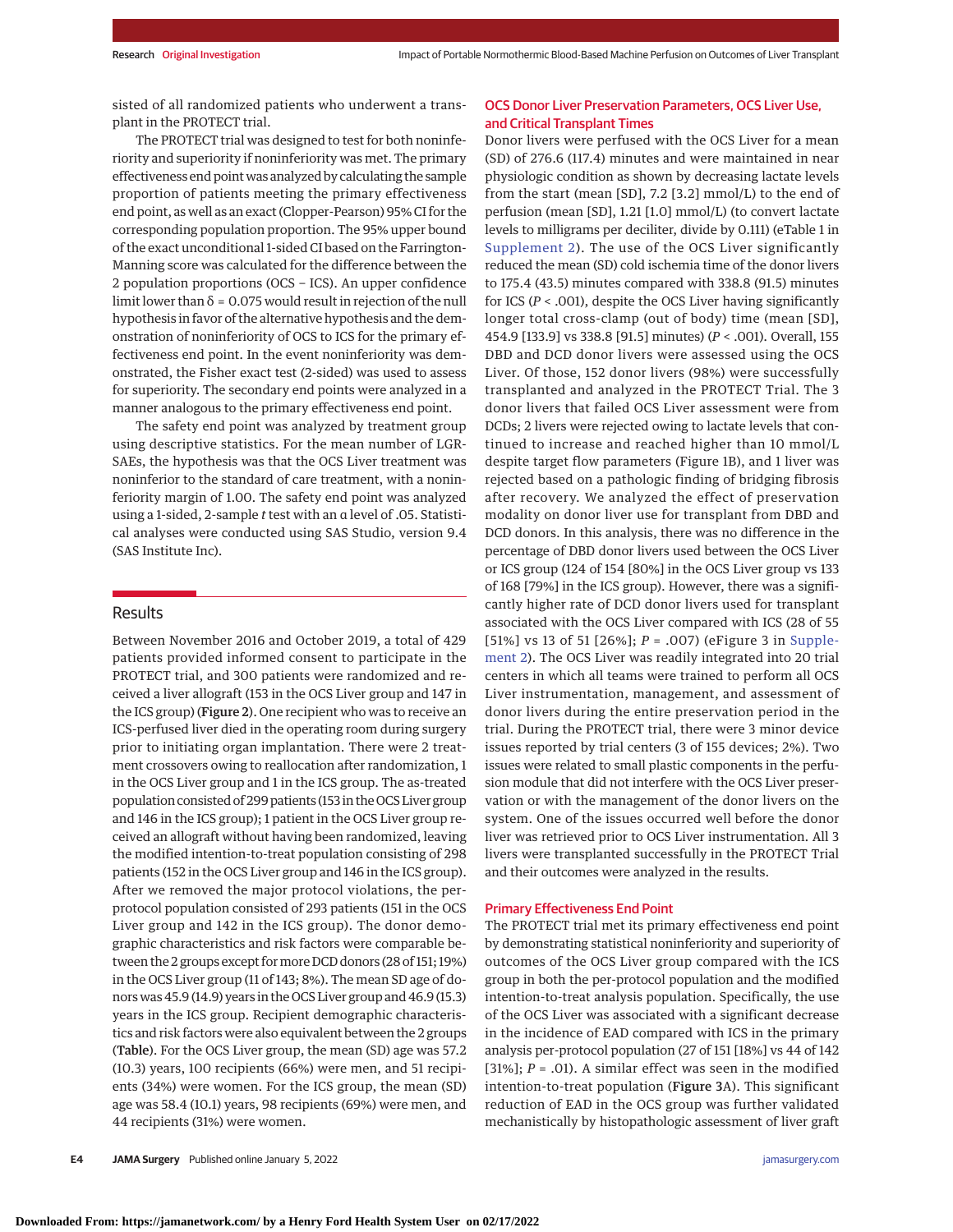

ICS indicates ischemic cold storage; OCS, Organ Care System; Tx, transplant.

- a Some patients had more than 1 randomization event when the prior donor liver was unsuitable for clinical use after assessment in the body and the subsequent donor liver offer met study criteria. Rerandomization was performed as detailed in eFigure 1 in [Supplement 2.](https://jamanetwork.com/journals/jama/fullarticle/10.1001/jamasurg.2021.6781?utm_campaign=articlePDF%26utm_medium=articlePDFlink%26utm_source=articlePDF%26utm_content=jamasurg.2021.6781) This rerandomization process resulted in 476 randomizations in 392 patients.
- <sup>b</sup> Of 130 livers (57 in the OCS Liver group and 73 in the ICS group) rejected for transplant in donor body after randomization, 42 (18 in the OCS Liver group and 24 in the ICS group) were rejected because the donor (after cardiac death) did not expire within 30 minutes; 31 (9 in the OCS Liver group and 22 in the ICS group) owing to clinical judgment at retrieval; 27 (13 in the OCS Liver group and 14 in the ICS group) owing to steatosis; 9 (3 in the OCS Liver group and 6 in the ICS group) showed cirrhosis or fibrosis; 4 (2 in the OCS Liver group and 2 in the ICS group) showed vasculature abnormalities or disease; 3 (3 in the OCS Liver group and 0 in the ICS group) owing to donor-recipient organ size mismatch; 2 (2 in the OCS Liver group and 0 in the ICS group) revealed liver or kidney malignant neoplasm during retrieval; and 12 (7 in the OCS Liver group

and 5 in the ICS group) owing to reallocation, donor did not progress, or logistical reasons.

- <sup>c</sup> Of 43 recipients (28 in the OCS Liver group and 15 in the ICS group) treated off study after randomization using cold storage, 39 (24 in the OCS Liver group and 15 in the ICS group) were because the donor liver did not meet eligibility owing to accessory vessels, liver hematoma or required surgical vascular repair; and 4 (4 in the OCS Liver group and 0 in the ICS group) were because of logistic reasons, including donor family did not consent to research (Organ Procurement Organization requirement), preretrieval liver biopsy could not be obtained; Organ Procurement Organization delayed operating room time, resulting in trained trial retrieval team being off call; and recipient deterioration with renal insufficiency on day of transplant.
- d Of 3 livers from donors after cardiac death that were rejected for use after OCS Liver assessment, 2 were rejected because of increasing lactate levels despite maximizing OCS Liver perfusion parameters; and 1 because donor liver preretrieval biopsy revealed extensive bridging fibrosis.
- biopsies after reperfusion. This assessment revealed that the OCS Liver was associated with significantly less lobular inflammation (for moderate to severe, 9 of 150 [6%] vs 18 of 141 [13%]; *P* = .004), a marker of ischemia-reperfusion injury17-19 (Figure 3B and C). By contrast, portal inflammation, a histologic marker not associated with ischemiareperfusion injury, was similar between groups (moderate to severe, 2 of 150 [1.3%] vs 1 of 141 [0.7%]; *P* = .39). We exam-

ined the clinical effect of reducing EAD by stratifying all trial recipients outcomes by presence or absence of EAD. We found that EAD was associated with significantly higher risk of graft failure compared with no EAD (log-rank test *P* = .003) (Figure 4A), significantly longer ICU stay (mean [SD], 7.7 [16.9] vs 3.4 [4.8] days; *P* = .04) and significantly longer overall hospital stay (mean [SD], 15.7 [19.0] vs 10.1 [7.9] days; *P* = .02) (Figure 4A and B).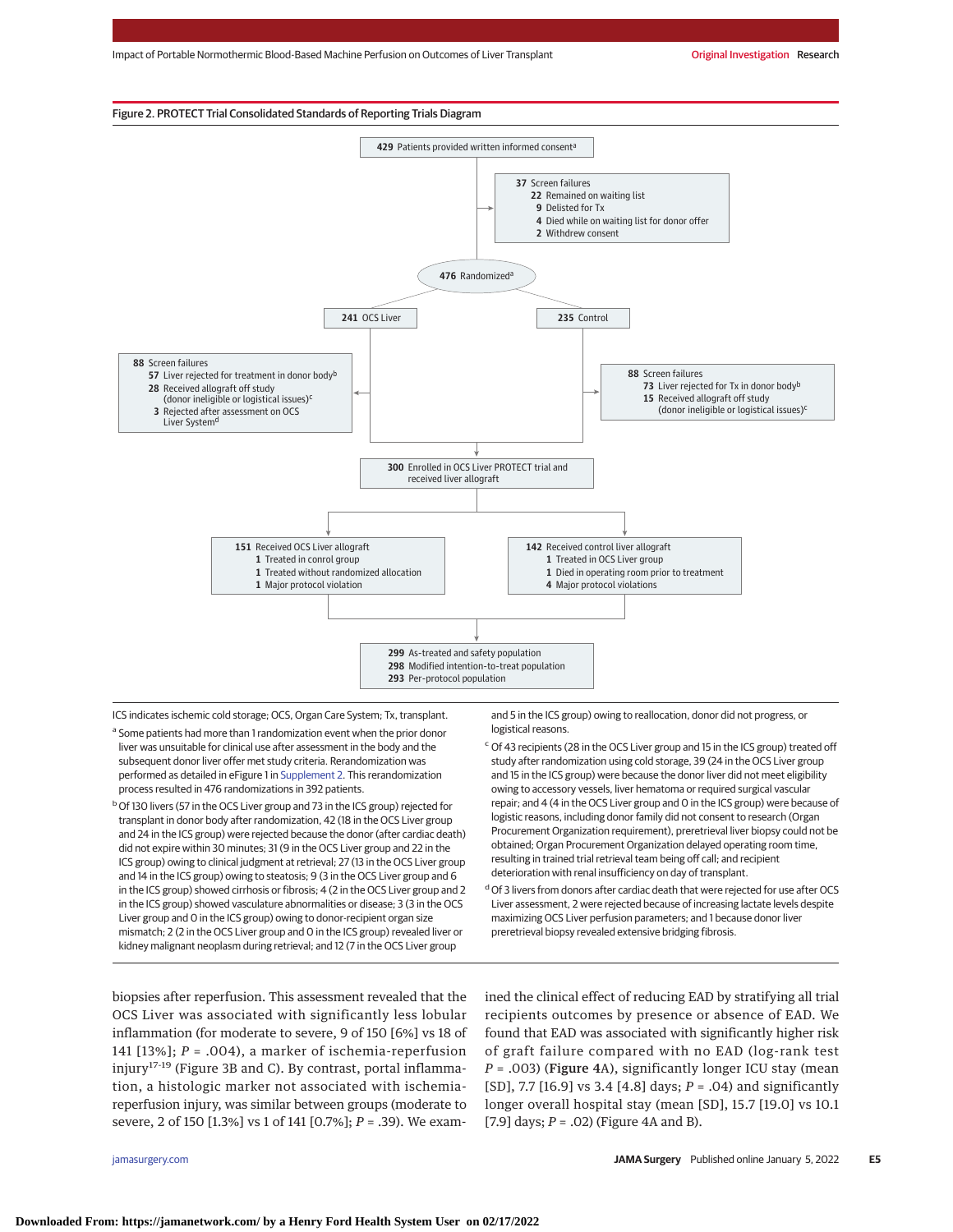Table. Donor and Recipient Demographic Characteristics and Risk Factors for Transplanted Organs and Recipients

|                                                | Donors or recipients in primary analysis<br>per-protocol population, No. (%) |                              | Donors or recipients in as-treated<br>population, No. (%) |                               |
|------------------------------------------------|------------------------------------------------------------------------------|------------------------------|-----------------------------------------------------------|-------------------------------|
| Characteristic or risk factor                  | <b>OCS Liver</b>                                                             | ICS                          | <b>OCS Liver</b>                                          | ICS                           |
| Donor                                          |                                                                              |                              |                                                           |                               |
| No.                                            | 151                                                                          | 142                          | 153                                                       | 146                           |
| Age, y                                         |                                                                              |                              |                                                           |                               |
| Mean (SD)                                      | 45.9 (14.9)                                                                  | 46.9 (15.3)                  | 45.8 (14.9)                                               | 47.0 (15.2)                   |
| Median (range)                                 | 47.5 (10.9-83.7)                                                             | 45.8 (13.0-80.6)             | 47.3 (10.9-83.7)                                          | 46.4 (13.0-80.6)              |
| Age $\geq$ 40 y                                | 102 (68)                                                                     | 91 (64)                      | 102(67)                                                   | 93 (64)                       |
| Total cross-clamp time ≥6 h                    | 47 (31)                                                                      | 54 (38)                      | 48 (32)                                                   | 56 (38)                       |
| DCD age $\leq$ 55 y                            | 28(19)                                                                       | 11(8)                        | 28 (18)                                                   | 13(9)                         |
| Steatotic liver >0% and ≤40%<br>macrosteatosis | 94 (62)                                                                      | 86 (61)                      | 95(63)                                                    | 86 (59)                       |
| Multiple donor characteristics                 | 94 (62%)                                                                     | 85 (58)                      |                                                           |                               |
| Recipient                                      |                                                                              |                              |                                                           |                               |
| No.                                            | 151                                                                          | 142                          | 152                                                       | 146                           |
| Age, y                                         |                                                                              |                              |                                                           |                               |
| Mean (SD)                                      | 57.2 (10.3)                                                                  | 58.4 (10.1)                  | 57.1 (10.3)                                               | 58.6 (10.0)                   |
| Median (range)                                 | 59.2 (19.5-76.6)                                                             | 61.4 (20.8-77.8)             | 59.2 (19.5-76.6)                                          | 58.2 (20.8-77.8)              |
| Sex                                            |                                                                              |                              |                                                           |                               |
| Male                                           | 100 (66)                                                                     | 98 (69)                      | 102(67)                                                   | 100 (68)                      |
| Female                                         | 51(37)                                                                       | 44 (31)                      | 51(33)                                                    | 46 (32)                       |
| BMI, mean (SD) [range]                         | 29.7 (5.4)<br>$[16.3 - 45.5]$                                                | 29.5(5.5)<br>$[17.1 - 44.7]$ | 29.7 (5.4)<br>$[16.3 - 45.5]$                             | 29.5 (5.5)<br>$[17.1 - 44.7]$ |
| <b>MELD</b> score                              |                                                                              |                              |                                                           |                               |
| Mean (SD)                                      | 28.4(6.9)                                                                    | 28.0(5.7)                    | 28.4(6.9)                                                 | 28.0 (5.7)                    |
| Median (range)                                 | 29.0 (6.0-49.0)                                                              | 29.0 (9.0-46.0)              | 29.0 (6.0-49.0)                                           | 29.0 (9.0-46.0)               |
| Primary diagnosis                              |                                                                              |                              |                                                           |                               |
| Cholestatic diseases                           | 9(6)                                                                         | 8(6)                         | 9(6)                                                      | 8(5)                          |
| Chronic hepatitis                              | 26(17)                                                                       | 35(25)                       | 27(18)                                                    | 36(25)                        |
| Alcoholic cirrhosis                            | 53 (35)                                                                      | 47 (33)                      | 54 (35)                                                   | 48 (33)                       |
| Metabolic diseases                             | 6(4)                                                                         | 6(4)                         | 6(4)                                                      | 6(4)                          |
| Primary hepatic tumors                         | 14(9)                                                                        | 15(11)                       | 14(9)                                                     | 15(10)                        |
| <b>NASH</b>                                    | 24 (16)                                                                      | 18(13)                       | 24 (16)                                                   | 20(14)                        |
| Other                                          | 19 (13)                                                                      | 13(9)                        | 19(12)                                                    | 13(9)                         |

Abbreviations: BMI, body mass index (calculated as weight in kilograms divided by height in meters squared); DCD, donor after cardiac death; ICS, ischemic cold storage; MELD, Model for End-stage Liver Disease; NASH, nonalcoholic steatohepatitis; OCS, Organ Care System.

#### Secondary and Other Critical Clinical End Points

The OCS Liver permitted continuous monitoring and assessment of lactate levels, bile production, and hepatic artery and portal vein pressures and flows throughout preservation (eTable 1 in [Supplement 2\)](https://jamanetwork.com/journals/jama/fullarticle/10.1001/jamasurg.2021.6781?utm_campaign=articlePDF%26utm_medium=articlePDFlink%26utm_source=articlePDF%26utm_content=jamasurg.2021.6781). Patient survival at day 30 after transplant was 99.3% (150 of 151) for the OCS Liver group vs 99.3% (141 of 142) for the ICS group (noninferiority *P* < .001), and at initial hospital discharge, patient survival was 98.7% (149 of 151) for the OCS Liver group vs 98.6% (140 of 142) for the ICS group (noninferiority *P* < .001). The OCS Liver was associated with a significant decrease in ischemic biliary complications 6 months (2 of 151 [1.3%] vs 12 of 142 [8.5%]; *P* = .02) and 12 months (4 of 151 [2.6%] vs 14 of 142 [9.9%]; *P* = .02) after transplant (Figure 3D). Reperfusion syndrome was more severe in the ICS group compared with the OCS Liver group based on significantly higher recipient lactate levels at approximately 120 minutes after reperfusion (mean [SD], 3.64 [2.22] vs 4.33 [2.98]

mmol/L;  $P = .046$ ).<sup>20</sup> There was no difference in the incidence of anastomotic nonischemic biliary complications (eTable 2 in [Supplement 2\)](https://jamanetwork.com/journals/jama/fullarticle/10.1001/jamasurg.2021.6781?utm_campaign=articlePDF%26utm_medium=articlePDFlink%26utm_source=articlePDF%26utm_content=jamasurg.2021.6781). Overall 12-month patient survival was 94.0% (142 of 151) for the OCS Liver group and 93.7% (133 of 142) for the ICS group (eFigure 4A and B in [Supplement 2\)](https://jamanetwork.com/journals/jama/fullarticle/10.1001/jamasurg.2021.6781?utm_campaign=articlePDF%26utm_medium=articlePDFlink%26utm_source=articlePDF%26utm_content=jamasurg.2021.6781).

#### Safety End Point

The PROTECT trial met its safety end point showing that the mean (SD) number of LGRSAEs within the initial 30 days after transplant for the OCS Liver was noninferior to ICS (mean [SD], 0.046 [0.210] per patient in the OCS Liver group vs 0.075 [0.265] per patient in the ICS group; noninferiority *P* < .001). The type of LGRSAEs observed within the initial 30 days after transplant revealed an apparent decrease for the OCS Liver vs ICS in both IBCs (0 vs 2 events in 2 patients) and vascular complications (8 events in 7 patients vs 11 events in 9 patients) (eTable 3 in [Supplement 2\)](https://jamanetwork.com/journals/jama/fullarticle/10.1001/jamasurg.2021.6781?utm_campaign=articlePDF%26utm_medium=articlePDFlink%26utm_source=articlePDF%26utm_content=jamasurg.2021.6781).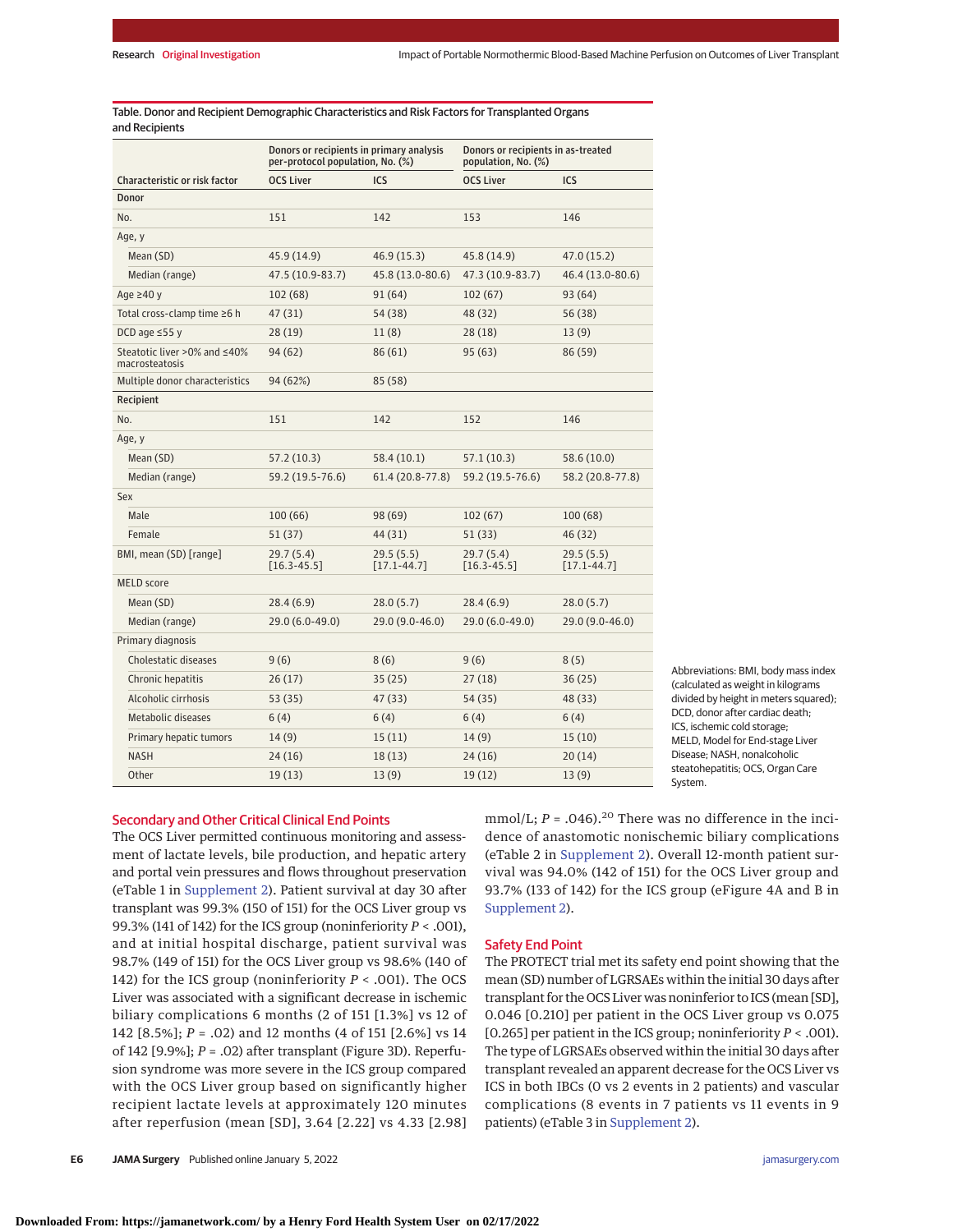#### Figure 3. PROTECT Trial Primary Effectiveness End Point (Incidence of Early Allograft Dysfunction [EAD]), Posttransplant Pathology Assessment (Incidence of Liver Lobular Inflammation), Posttransplant Histology Representative Specimens of Moderate to Severe Lobular Inflammation, and PROTECT Trial Incidence of Ischemic Biliary Complications Within 12 Months After Transplant





Histologic specimens showing moderate to severe lobular inflammation **C** after transplant







A, Clopper-Pearson exact CI for a binomial percentage, with 95% 1-sided upper confidence bound based on the Farrington-Manning score statistic. The noninferiority P values are based on the 1-sided Farrington-Manning score statistic, testing the null hypothesis that the true Organ Care System (OCS) Liver proportion is greater than or equal to the true ischemic cold storage (ICS) proportion δ = 0.075 vs the alternative hypothesis that it is less than the true ICS proportion plus 0.075. The superiority P values are from a 2-sided Fisher exact test, testing the null hypothesis that the true difference in proportions equals 0 vs the alternative hypothesis that it does not equal O. This analysis was conducted only if the null hypothesis of inferiority was rejected. Error bars represent 95% CIs. B, The P value was determined using the  $\chi^2$  test. C, Histologic specimens showing examples of severe lobular inflammation in a control ICS (left) liver after reperfusion, with inset showing minimal portal inflammation, and an OCS Liver–treated liver (right) showing absence of lobular inflammation and minimal portal inflammation (inset). The asterisk indicates the location of the portal tract (PT). D, Ischemic biliary complications, defined as nonanastomotic ischemic strictures or bile leaks, confirmed with an endoscopic retrograde cholangiopancreatography or magnetic resonance cholangiopancreatography radiologic examination.

## **Discussion**

Until the recent development of perfusion strategies,  $12-16,21-28$ solid organ preservation had been restricted to ICS, with the concern of resultant ischemia-reperfusion injury<sup>5,8</sup> contributing to underuse of donor organs for transplant. The results of this randomized clinical trial showed that portable normothermic machine perfusion, the OCS Liver, was superior to ICS, conferring a lower incidence of EAD and IBCs in recipients of liver allografts.

Some clinicians have championed using in situ normothermic regional perfusion in the donor body prior to DCD liver

allograft retrieval.<sup>27,29</sup> This approach has not been broadly adopted owing to the complexity and impracticality of routine implementation during multiorgan recovery and because a period of cold storage generally follows normothermic regional perfusion. Nasralla et al<sup>16</sup> reported the first European randomized clinical trial of normothermic machine perfusion in 220 liver transplants and showed early significant reduction in peak enzymes in the normothermic machine perfusion group. However, protection from IBC was not observed, and there was no reported mechanistic explanation for the peak enzyme differences. A recent nonrandomized study used end-ischemic normothermic machine perfusion for donor livers that would have otherwise been discarded.<sup>30</sup> Donor livers in that trial had a me-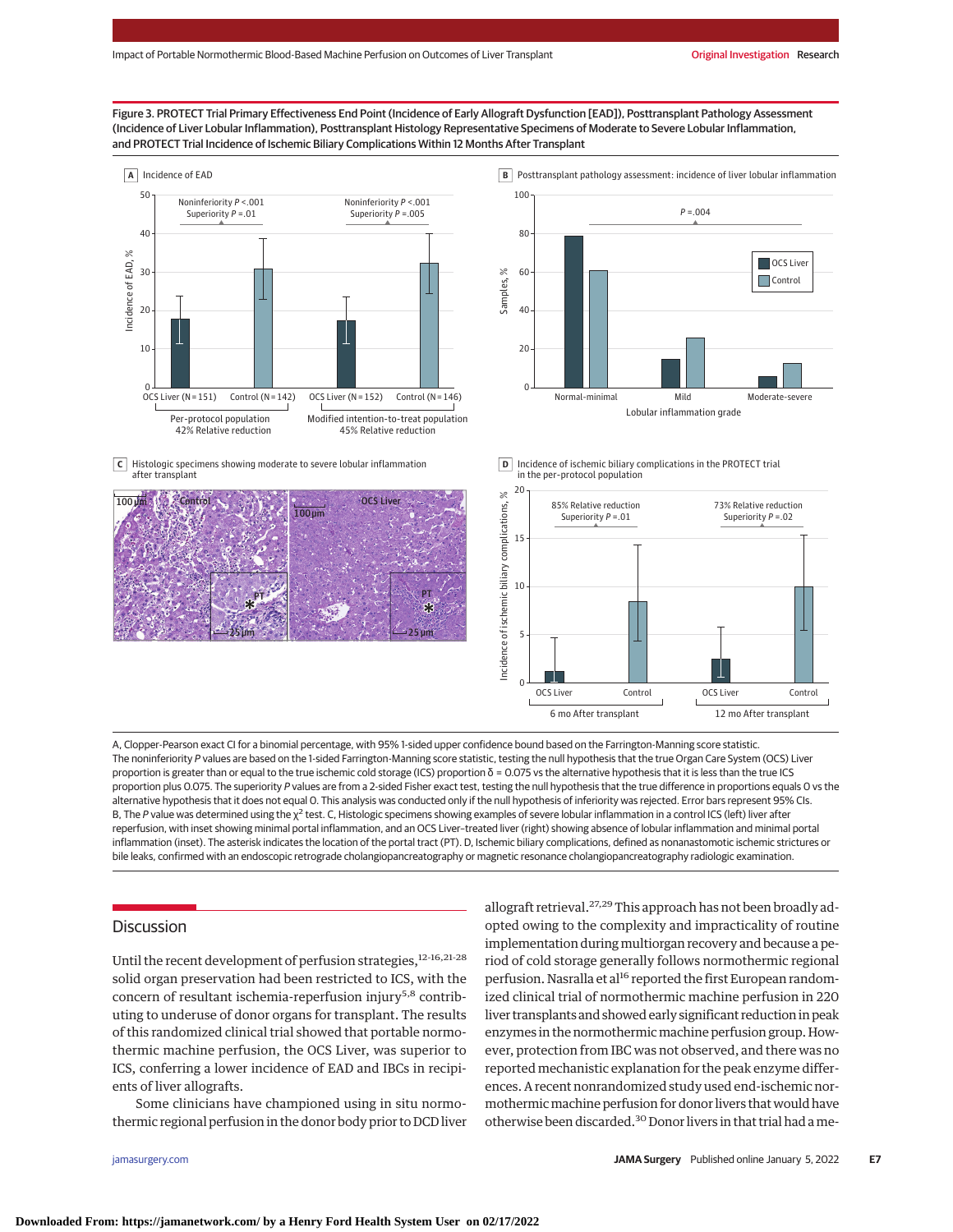

Figure 4. Effect of Early Allograft Dysfunction (EAD) in the Per-Protocol Population on Graft Survival Probability and on Posttransplant Intensive Care Unit (ICU) Stay and Overall Hospital Stay

dian of more than 8 hours of ICS prior to commencing normothermic machine perfusion, perhaps explaining the disappointing results that included a rate of IBC requiring retransplant of 30% among recipients of DCD grafts. These findings further highlight the importance of portability to a normothermic liver perfusion system, enabling initiation of perfusion at the donor hospital to maximally reduce ICS.

In contrast to these efforts, the hypothermic oxygenated perfusion at the end of a cold ischemic period (HOPE) protocol recently showed impressive reduction in EAD and prevention of IBC in DCD liver transplant.<sup>31</sup> Thus, HOPE and OCS approaches may have complementary applications depending on the clinical situation. However, cold perfusion is suboptimal to assess the transplantability of steatotic livers andmay therefore not be relevant in the assessment of organs currently being discarded after recovery or not deemed worthy of recovery.<sup>32</sup>

The PROTECT trial was designed to overcome the significant limitations of ICS and to evaluate the clinical effect of reducing ischemic injury and providing functional assessment of liver allografts using a portable normothermic perfusion system. The use of the OCS Liver resulted in a significant reduction in ischemic injury associated with ICS and led to superior short-term and midterm clinical outcomes, with significant reduction of EAD and IBC through 12 months' follow-up. The PROTECT trial provided clear mechanistic corroboration of the marked reduction of EAD observed in the trial based on the significant decrease in the histologic marker of ischemiareperfusion injury, lobular inflammation, observed on histologic specimens recovered following reperfusion of the graft in the recipient, and significant mitigation of reperfusion syndrome in the recipient after transplant in the OCS group. The clinical importance of reducing EAD was reflected in significantly shorter ICU and hospital stays, and significant improvement in posttransplant graft survival. The PROTECT trial met its safety end point and reported low rates of LGRSAEs.

The PROTECT trial targeted DCD donors and DBD donors having risk factors that included older age, moderate level of

**E8 JAMA Surgery** Published online January 5, 2022 **(Reprinted)** and the state of the state of the state of the state of the state of the state of the state of the state of the state of the state of the state of the state

steatosis, or anticipated long cross-clamp time, that portend EAD, primary nonfunction, or IBC. Use of the OCS Liver resulted in significantly increased DCD donor use as compared with ICS. These data suggest that the OCS Liver provided additional opportunity for ex vivo clinical optimization and assessment of the DCD liver graft, resulting in a higher proportion of DCD livers being successfully transplanted with the use of the OCS Liver compared with ICS. These results confirm the inherent clinical benefits of normothermic machine perfusion to provide an additional clinical quality assessment of liver allografts. Increasing use of DCD and questionable DBD liver allografts by demonstrating their viability and suitability for transplantation will likely be the greatest clinical benefit of ex vivo perfusion in liver transplant. The portability of the OCS Liver will likely gain increasing importance as organ retrieval teams travel further to recover organs with recently adopted allocation rules that mandate broader sharing of donor livers in the US.<sup>33</sup>

#### Limitations

Complete blinding of the clinical teams to the preservationmodality was impossible given the complex logistics involved in the application of machine perfusion at a remote site. Therefore, the randomization step was designed to occur only after the clinical decision of accepting the donor offer had been made based on clinical facts about the donor and without any knowledge of the preservation modality. If for any reason, the donor liver was rejected for transplant on physical examination during organ retrieval, the protocol prespecified that the potential recipient be rerandomized after a second donor liver was offered and clinically accepted. This process was established to ensure that clinical decision-making was the primary driver for accepting donor liver allografts and was not influenced by preservation modality. The balanced donor and recipient characteristics and risk factors as well as the equivalent baseline donor liver pathology assessment validate the robustness of this randomization process.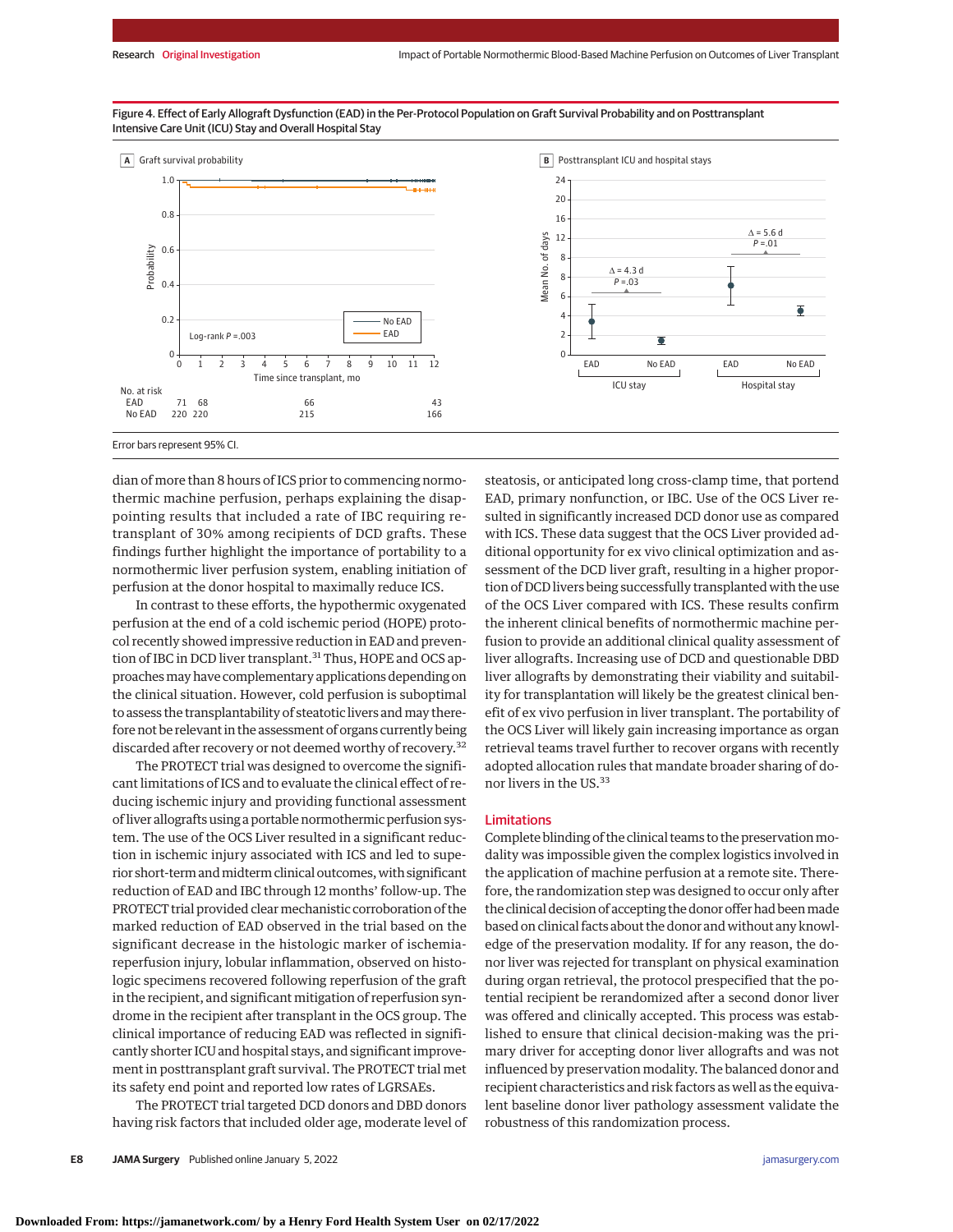## **Conclusions**

The PROTECT trial showed superior short-term and midterm clinical outcomes and higher numbers of donor livers used

#### **ARTICLE INFORMATION**

**Accepted for Publication:** October 25, 2021. **Published Online:** January 5, 2022.

doi[:10.1001/jamasurg.2021.6781](https://jamanetwork.com/journals/jama/fullarticle/10.1001/jamasurg.2021.6781?utm_campaign=articlePDF%26utm_medium=articlePDFlink%26utm_source=articlePDF%26utm_content=jamasurg.2021.6781)

**Open Access:** This is an open access article distributed under the terms of the [CC-BY License.](https://jamanetwork.com/pages/cc-by-license-permissions?utm_campaign=articlePDF%26utm_medium=articlePDFlink%26utm_source=articlePDF%26utm_content=jamasurg.2021.6781) © 2022 Markmann JF et al.JAMA Surgery.

**Author Affiliations:** Massachusetts General Hospital, Boston (Markmann, Kimura, Yeh); Henry Ford Transplant Institute, Detroit, Michigan (Abouljoud, Rizzari); Houston Methodist, Houston, Texas (Ghobrial, Saharia); Virginia Commonwealth University, Richmond (Bhati, Levy); University of Virginia, Charlottesville (Pelletier, Agarwal); Tampa General, Tampa, Florida (Lu); Johns Hopkins, Baltimore, Maryland (Ottmann); UT Health Science Center, San Antonio, Texas (Klair, Cigarroa); University of Tennessee Health Science Center, Memphis (Eymard, Eason); UCSF, San Francisco, California (Roll, Syed); Emory University Hospital, Atlanta, Georgia (Magliocca); University of Minnesota, Minneapolis (Pruett); University of Washington, Seattle (Reyes); The Ohio State University, Columbus (Black, Washburn); Scripps Clinic and Scripps Green Hospital, San Diego, California (Marsh); University of California, San Diego, La Jolla (Schnickel, Parekh); Montefiore Medical Center, Bronx, New York (Kinkhabwala); Mount Sinai Health System, New York, New York (Florman, Moon); University of Nebraska Medical Center, Omaha (Merani, Maskin); University of Pittsburgh Medical Center, Pittsburgh, Pennsylvania (Demetris); University of Texas Southwestern Medical Center, Dallas (Vagefi, MacConmara).

**Author Contributions:** Drs Markmann and MacConmara had full access to all of the data in the study and take responsibility for the integrity of the data and the accuracy of the data analysis. Concept and design: Markmann, Abouljoud, Magliocca, Demetris, Kimura, Saharia, Agarwal, Moon, Maskin, MacConmara. Acquisition, analysis, or interpretation of data: Markmann, Abouljoud, Ghobrial, Bhati, Pelletier, Lu, Ottmann, Klair, Eymard, Roll, Pruett, Reyes, Black, Marsh, Schnickel, Kinkhabwala, Florman, Merani,

Demetris, Kimura, Rizzari, Saharia, Levy, Cigarroa, Eason, Syed, Washburn, Parekh, Yeh, Vagefi, MacConmara.

Drafting of the manuscript: Markmann, Abouljoud, Bhati, Kimura, Cigarroa, Parekh, MacConmara. Critical revision of the manuscript for important intellectual content: Abouljoud, Ghobrial, Bhati, Pelletier, Lu, Ottmann, Klair, Eymard, Roll, Magliocca, Pruett, Reyes, Black, Marsh, Schnickel, Kinkhabwala, Florman, Merani, Demetris, Rizzari, Saharia, Levy, Agarwal, Eason, Syed, Washburn, Parekh, Moon, Maskin, Yeh, Vagefi, MacConmara. Statistical analysis: Pruett, Saharia, Agarwal, MacConmara.

Administrative, technical, or material support: Ghobrial, Bhati, Pelletier, Lu, Eymard, Roll, Magliocca, Schnickel, Kimura, Rizzari, Saharia, Levy, Syed, Parekh, Moon, Vagefi, MacConmara.

Supervision: Markmann, Ghobrial, Klair, Eymard, Roll, Black, Merani, Kimura, MacConmara.

**Conflict of Interest Disclosures:** Dr Bhati reported receiving personal fees from Intuitive Surgical outside the submitted work. Dr Pelletier reported receiving funding from Organ Recovery Systems outside the submitted work. Dr Lu reported receiving nonfinancial support from Tampa General Hospital during the conduct of the study. Dr Saharia reported receiving nonfinancial support from Houston Methodist Hospital during the conduct of the study. Dr Cigarroa reported receiving financial compensation from the Ford Foundation, Capital Group, Kleberg Foundation, and Clayton Foundation for Biomedical Research outside the submitted work. Dr MacConmara reported becoming employed by TransMedics after completion of the OCS Liver PROTECT randomized clinical trial and submission of the final manuscript. No other disclosures were reported.

**Funding/Support:** This study was supported by TranMedics Inc.

**Role of the Funder/Sponsor:** TranMedics led the design of the trial protocol in collaboration with senior investigators; was responsible for data collection and generating the final study report; assisted the authors in drafting and reviewing figures, tables, and corresponding descriptions; provided manuscript text suggestions to ensure accuracy of the data presented; and at the request of the authors, provided additional analyses of the trial data to help address study investigator questions. TranMedics Inc had no role in the clinical interpretation of the data or the decision to submit the manuscript for publication.

#### **Data Sharing Statement:** See [Supplement 3.](https://jamanetwork.com/journals/jama/fullarticle/10.1001/jamasurg.2021.6781?utm_campaign=articlePDF%26utm_medium=articlePDFlink%26utm_source=articlePDF%26utm_content=jamasurg.2021.6781)

**Additional Contributions:** We thank our surgical colleagues and study coordinators from all participating centers for their efforts to successfully complete this trial. David Cronin, MD, PhD, University of Chicago, Chicago, Illinois, and Kareem Abu Elmagd, MD, PhD, Cleveland Clinic, Weston, Florida, supported this study in their roles as chairman of the clinical events committee and the chairman of the data and safety monitoring board, respectively. Ahmed Elbetanony, MB, BCh, TransMedics, Andover, Massachusetts, supported the trial centers during enrollment. No one received financial compensation for the stated contribution.

#### **REFERENCES**

**1**. Kwong A, Kim WR, Lake JR, et al. OPTN/SRTR 2018 annual data report: liver. Am J Transplant. 2020;20(suppl s1):193-299. doi[:10.1111/ajt.15674](https://dx.doi.org/10.1111/ajt.15674)

**2**. Klassen DK, Edwards LB, Stewart DE, Glazier AK, Orlowski JP, Berg CL. The OPTN deceased donor potential study: implications for policy and practice. Am J Transplant. 2016;16(6):1707-1714. doi[:10.1111/](https://dx.doi.org/10.1111/ajt.13731) [ajt.13731](https://dx.doi.org/10.1111/ajt.13731)

**3**. Feng S. Donor intervention and organ preservation: where is the science and what are the obstacles? Am J Transplant. 2010;10(5):1155-1162. doi[:10.1111/j.1600-6143.2010.03100.x](https://dx.doi.org/10.1111/j.1600-6143.2010.03100.x)

for transplant. The advent of portable, extracorporeal, donor liver machine perfusion offers for the first time a convenient and effective approach to both assess and enhance donor liver function, thereby improving transplant safety, expanding the liver donor pool, and reducing waiting list mortality.

> **4**. Maathuis MH, Leuvenink HG, Ploeg RJ. Perspectives in organ preservation. Transplantation. 2007;83(10):1289-1298. doi[:10.1097/01.tp.](https://dx.doi.org/10.1097/01.tp.0000265586.66475.cc) [0000265586.66475.cc](https://dx.doi.org/10.1097/01.tp.0000265586.66475.cc)

**5**. Clavien PA, Harvey PR, Strasberg SM. Preservation and reperfusion injuries in liver allografts: an overview and synthesis of current studies. Transplantation. 1992;53(5):957-978. doi[:10.1097/00007890-199205000-00001](https://dx.doi.org/10.1097/00007890-199205000-00001)

**6**. Feng S, Goodrich NP, Bragg-Gresham JL, et al. Characteristics associated with liver graft failure: the concept of a donor risk index. Am J Transplant. 2006;6(4):783-790. doi[:10.1111/j.1600-6143.2006.](https://dx.doi.org/10.1111/j.1600-6143.2006.01242.x) [01242.x](https://dx.doi.org/10.1111/j.1600-6143.2006.01242.x)

**7**. Trapero-Marugán M, Little EC, Berenguer M. Stretching the boundaries for liver transplant in the 21st century. Lancet Gastroenterol Hepatol. 2018;3 (11):803-811. doi[:10.1016/S2468-1253\(18\)30213-9](https://dx.doi.org/10.1016/S2468-1253(18)30213-9)

**8**. Zhai Y, Petrowsky H, Hong JC, Busuttil RW, Kupiec-Weglinski JW. Ischaemia-reperfusion injury in liver transplantation—from bench to bedside. Nat Rev Gastroenterol Hepatol. 2013;10(2):79-89. doi[:10.1038/nrgastro.2012.225](https://dx.doi.org/10.1038/nrgastro.2012.225)

**9**. Steinbrook R. Organ donation after cardiac death. N Engl J Med. 2007;357(3):209-213. doi[:10.](https://dx.doi.org/10.1056/NEJMp078066) [1056/NEJMp078066](https://dx.doi.org/10.1056/NEJMp078066)

**10**. Olthoff KM, Kulik L, Samstein B, et al. Validation of a current definition of early allograft dysfunction in liver transplant recipients and analysis of risk factors. Liver Transpl. 2010;16(8):943-949. doi[:10.](https://dx.doi.org/10.1002/lt.22091) [1002/lt.22091](https://dx.doi.org/10.1002/lt.22091)

**11**. Schön MR, Kollmar O, Wolf S, et al. Liver transplantation after organ preservation with normothermic extracorporeal perfusion. Ann Surg. 2001;233(1):114-123. doi[:10.1097/00000658-](https://dx.doi.org/10.1097/00000658-200101000-00017) [200101000-00017](https://dx.doi.org/10.1097/00000658-200101000-00017)

**12**. St Peter SD, Imber CJ, Friend PJ. Liver and kidney preservation by perfusion. Lancet. 2002; 359(9306):604-613. doi[:10.1016/S0140-6736\(02\)](https://dx.doi.org/10.1016/S0140-6736(02)07749-8) [07749-8](https://dx.doi.org/10.1016/S0140-6736(02)07749-8)

**13**. Butler AJ, Rees MA, Wight DG, et al. Successful extracorporeal porcine liver perfusion for 72 hr. Transplantation. 2002;73(8):1212-1218. doi[:10.1097/](https://dx.doi.org/10.1097/00007890-200204270-00005) [00007890-200204270-00005](https://dx.doi.org/10.1097/00007890-200204270-00005)

**14**. Liu Q, Nassar A, Farias K, et al. Sanguineous normothermic machine perfusion improves hemodynamics and biliary epithelial regeneration in donation after cardiac death porcine livers. Liver Transpl. 2014;20(8):987-999. doi[:10.1002/lt.23906](https://dx.doi.org/10.1002/lt.23906)

**15**. Nassar A, Liu Q, Farias K, et al. Ex vivo normothermic machine perfusion is safe, simple, and reliable: results from a large animal model. Surg Innov. 2015;22(1):61-69. doi[:10.1177/](https://dx.doi.org/10.1177/1553350614528383) [1553350614528383](https://dx.doi.org/10.1177/1553350614528383)

**16**. Nasralla D, Coussios CC, Mergental H, et al; Consortium for Organ Preservation in Europe. A randomized trial of normothermic preservation in liver transplantation. Nature. 2018;557(7703):50-56. doi[:10.1038/s41586-018-0047-9](https://dx.doi.org/10.1038/s41586-018-0047-9)

**17**. Ali JM, Davies SE, Brais RJ, et al. Analysis of ischemia/reperfusion injury in time-zero biopsies